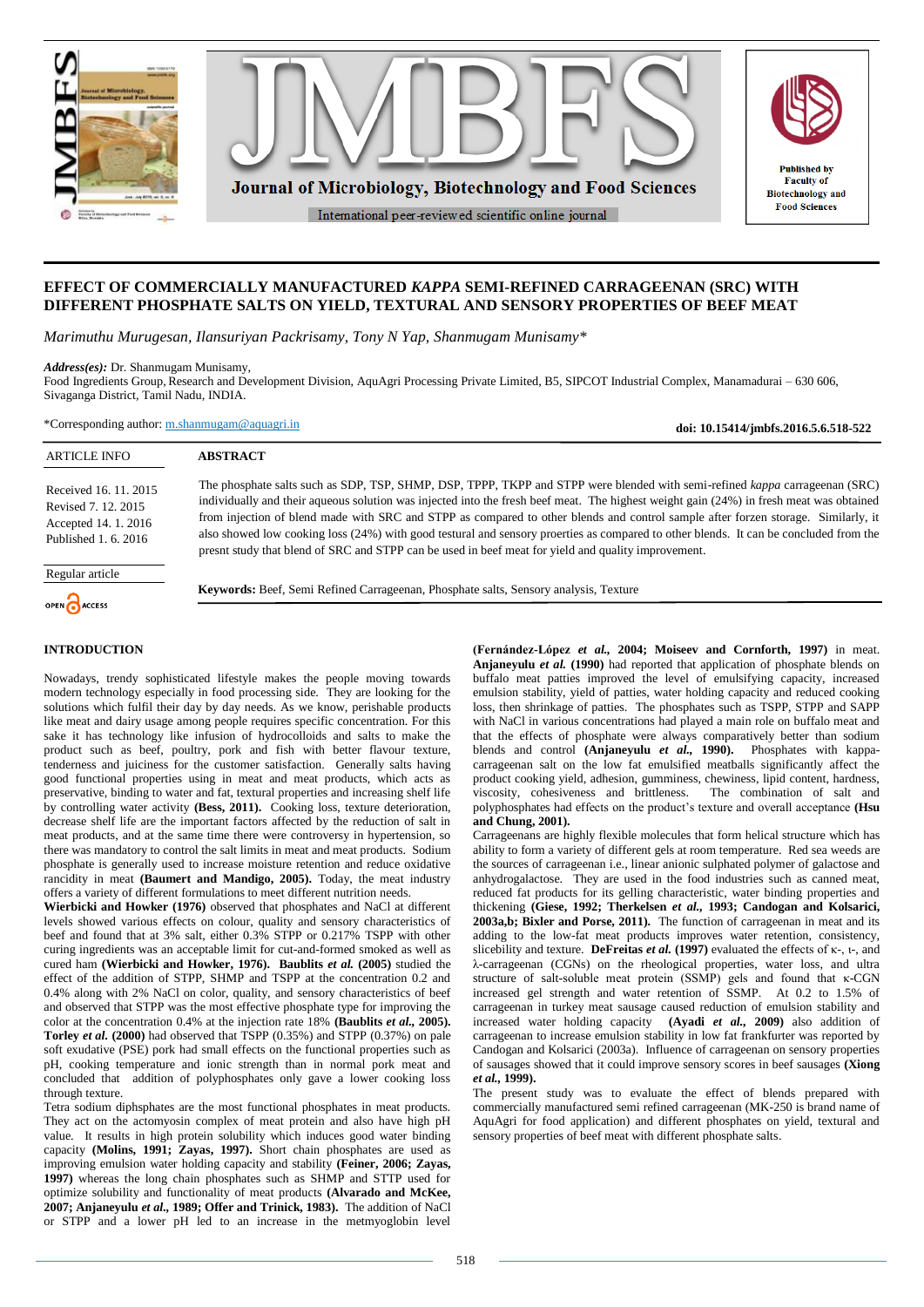## **MATERIAL AND METHODS**

## **Sample collection**

Beef *biceps femoris* (breeds: Jersey; sex: male, age: 2 years) was purchased from local meat shop and it was kept in refrigerator  $(4^{\circ}C)$  for about 2 hours till it was used for the experiment, then ligaments, tendons and extraneous tissues were removed as much as possible and cut into 100g pieces with almost similar shape using a meat cutter.

#### **SRC & Phosphate Salts**

Semi-refined carrageenan (MK-250 is a brand name of AquAgri for food application) with particle mesh size of 200 mesh (0.074mm) used was from stock of Aquagri Processing Private Limited Batch No-108/2015, Manamadurai, India. The salts of Sodium Phosphate dibasic (SDP), trisodium orthophosphate (TSP), Sodium hexa meta phosphate (SHMP), Sodium dihydrogen orthophosphate dehydrate (DSP), Tetra potassium pyrophosphate (TPPP), Di sodium hydrogen orthophosphate anhydrous (TKPP), Sodium tripolyphosphate (STPP) were purchased from LOBA Chemicals Private Limited, Mumbai, India. Water bath-250 W, Sigma Scientific Instrument (P) Ltd, Chennai, India, Blue Star Chest freezer, Model CHF 200 B, India, Sony Cyber shot, GPS- DSC- HX 200 were used in the present investigation.

#### **Preparation of Brine solution**

Brine solutions were freshly prepared and used. Seven phosphate salts viz. SDP, TSP, SHMP, DSP, TPPP, TKPP and STPP were mixed separately with semirefined carrageenan (MK-250) at 1:3 ratio in chilled water ( $5^{\circ}$ C) and used.

#### **Meat treatment**

All Part of *biceps femoris* was usedpieces was injected with 30% of its initial weight with freshly prepared brine solution by using syringe and the meat piece without brine injection was treated as control sample. Both treated and control samples were stored in freezer at -18°C for two days. Then samples were taken out, allowed to thaw and weight gain was calculated after drip loss. The samples were subjected to cooking at optimum temperature level of  $80^\circ \pm 2^\circ \text{C}$ . Each sample was tagged with the wooden card board with nylon thread for identity. The experiment was replicated and average of data obtained from two experiments was considered.

## **Analysis of Physicochemical parameters**

pH of sample was measured by using an electrical automatic pH meter (Eutech Instruments, Malaysia). A few drops of distilled water was sprayed on meat and measured the pH by direct contact between the sensitive diaphragm of the electrode and meat tissue.

Moisture of meat samples was determined according to AOAC method **(AOAC, 1990).** Meat sample was weighed in pre-weighed crucibles and charred on a hot plate and then placed in a muffle furnace at  $550^{\circ}$ C for 4 hours and total ash was measured as below:

Ash Content (%) = weight of residue after ashing (g)/ Weight of sample (g)  $*100$ 

#### **Yield calculation**

The cooked yield was calculated in relation to the raw meat weight (before injection) **(Drummond and Da-Wen Sun, 2006)** using the following equation: Cooked yield  $%$  = Cooked weight/Raw weight \*100

## **Textural analysis**

Extract release volume (ERV) of meat was determined using the method described by **Jay (1964).** 20g of meat was homogenised with 100 ml of distilled water for 2 minutes. Then poured the homogenate directly into the funnel lined with Whatman filter paper No.1, folded thrice as to make eight sections and allowed the homogenate to seep between the folds. The volume collected in 15 min was considered for calculating ERV.

Meat swelling capacity (MSC) of meat was determined by method of **Leora** *et al.* **(2006).** 25g of meat was homogenised with 100 ml distilled water for 2 minutes. Then 35 ml of homogenate was centrifuged at 2000 rpm for 15 minute and collected the supernatant (S) and calculated the MSC as below.

## % Meat Swelling Capacity =  $(35-S-7)/7$  \*100

Water holding capacity (WHC) of meat was measured using the method described by **Kauffman** *et al.* **(1986) and Trout (1998).** 0.5g of meat sample was weighed and placed in between filter papers and this in turn was placed between glass sheets weighing 1.58kg. Over it, a weight of 4.0kg weight was place, thus total weight including glass sheet was 5.58kg for 5min. The water from the meat was then absorbed on the filter paper and filter paper was dried. Then area of the filter paper marked with and meat was later determined using a compensatory planimeter. Taking the differences from the resulting areas of the sample from marked borderline on the filter paper (moisture) and meat and a ratio area marked borderline was expressed as water holding capacity (WHC) of the meat:

WHC  $% = (Area marked borderline – Area meat) * 100 / Area marked borderline – 100 / Area of the total number of 100 / Area.$ 

#### **Sensory analysis**

Ten panellists were chosen for the assessment of the sensory attributes of the cooked beef meat samples. The samples were coded with alphabets and served to the panellists in individually partitioned booths. Sensory property was evaluated using standard evaluation score card (9 hedonic scales). Statistical analysis was done according to method described by **Steel** *et al.* **(1996)***.*

#### **RESULTS AND DISCUSSION**

The weight extension in brine injected meat samples ranged between 16 to 24%. The highest weight gain was observed in brine prepared with STPP and injected in meat i.e. 24% and it was 21%, 20%, 19%, 17%, and 16% in TPPP, SHMP, TSP, SDP & TKPP and DSP blended with MK-250 and injected in meat samples respectively, thus the response of different phosphates in weight extension of beef meat follows as: TPPP >TPPP>SHMP>TSP>SDP & TKPP>DSP. In the control sample there was 4% weight loss was recorded. Similarly lowest cooking loss i.e. 34% observed with beef sample treated with STPP followed by TPPP (26%), TSP (28%), SHMP (30%), SDP & TKPP (34%) and DSP (35%) (Table 1). **Garcia** *et al.* **(2013)** and **Lee** *et al.* **(2014)** had reported that addition of kappa carrageenan improved the yield and textural characteristics of beef and similar effect was observed in pork by **Patrascu** *et al.* **(2013).** Blend of STPP also showed lowest cooking loss of 38.70% followed by TSP (39.49%) and in other phosphates, the cooking loss ranged between in 40.49% to 43.58% .and in control it was 47.91%. The net weight loss from raw meat to after cooking ranged from 24% to 35% in treated samples with STPP being lowest weight loss (24%) and in control meat sample the weight loss was 50% (Table 1). It has been reported in literature that decreasing cooking loss was observed when treating muscle with a brine solution **(Sheard** *et al.,* **1999; Walsh** *et al.,* **2010).**

| <b>Table 1</b> Yield improvement and cooking loss of beef meat injected with blend of SRC (MK-250) and different phosphates * |  |  |
|-------------------------------------------------------------------------------------------------------------------------------|--|--|
|                                                                                                                               |  |  |

| Blend           | Initial<br>weight(g) | Weight<br>after<br>injection<br>(g) | Weight after<br>storage (after<br>$drip$ loss) $(g)$ | Weight post<br>$\cosh($ g $)$ | Weight after<br>cooking loss $(\%)$ | Net loss for<br>initial weight of<br>100g(%) |
|-----------------|----------------------|-------------------------------------|------------------------------------------------------|-------------------------------|-------------------------------------|----------------------------------------------|
| $MK-250 + SDP$  | 100                  | 130                                 | 117                                                  | 66                            | 43.58                               | 34                                           |
| $MK-250 + TSP$  | 100                  | 130                                 | 119                                                  | 72                            | 39.49                               | 28                                           |
| $MK-250 + SHMP$ | 100                  | 130                                 | 120                                                  | 70                            | 41.66                               | 30                                           |
| $MK-250 + DSP$  | 100                  | 130                                 | 116                                                  | 65                            | 43.96                               | 35                                           |
| $MK-250 + TPPP$ | 100                  | 130                                 | 121                                                  | 72                            | 40.49                               | 28                                           |
| $MK-250 + TKPP$ | 100                  | 130                                 | 117                                                  | 66                            | 43.58                               | 34                                           |
| $MK-250 + STPP$ | 100                  | 130                                 | 124                                                  | 76                            | 38.70                               | 24                                           |
| Control         | 100                  | 100                                 | 96                                                   | 50                            | 47.91                               | 50                                           |

\*Each value is a mean of duplicates

The pH of brine made with different phosphates ranged from 6.53 to 11.67 with the order of TSP (11.67) > TKPP (10.75) > SDP (10.20), STPP (10.17), TPPP (10.09), SHMP (7.75 and slight acidic pH in DSP  $(6.53)$ . The pH of raw meat was 5.54 and phosphate salts ranged from slight acidic (DSP pH 6.53) to high alkali condition of TSP (pH 11.67). The pH of brine injected meat and cooked

increased from pH of its raw meat samples but all within acidic condition (Table 2) including TSP injected meat. The pH of meat improves little after injection of phosphate salts, thereby structure of muscle protein is opened as to increase the water holding capacity in order to yield extended weight gain and decreasing cooking losses **(Knipe, 2003 and Molins, 1991).** It has also been reported by **Xiong** *et al.* **(1999)** that an increase in pH sharply enhanced the water binding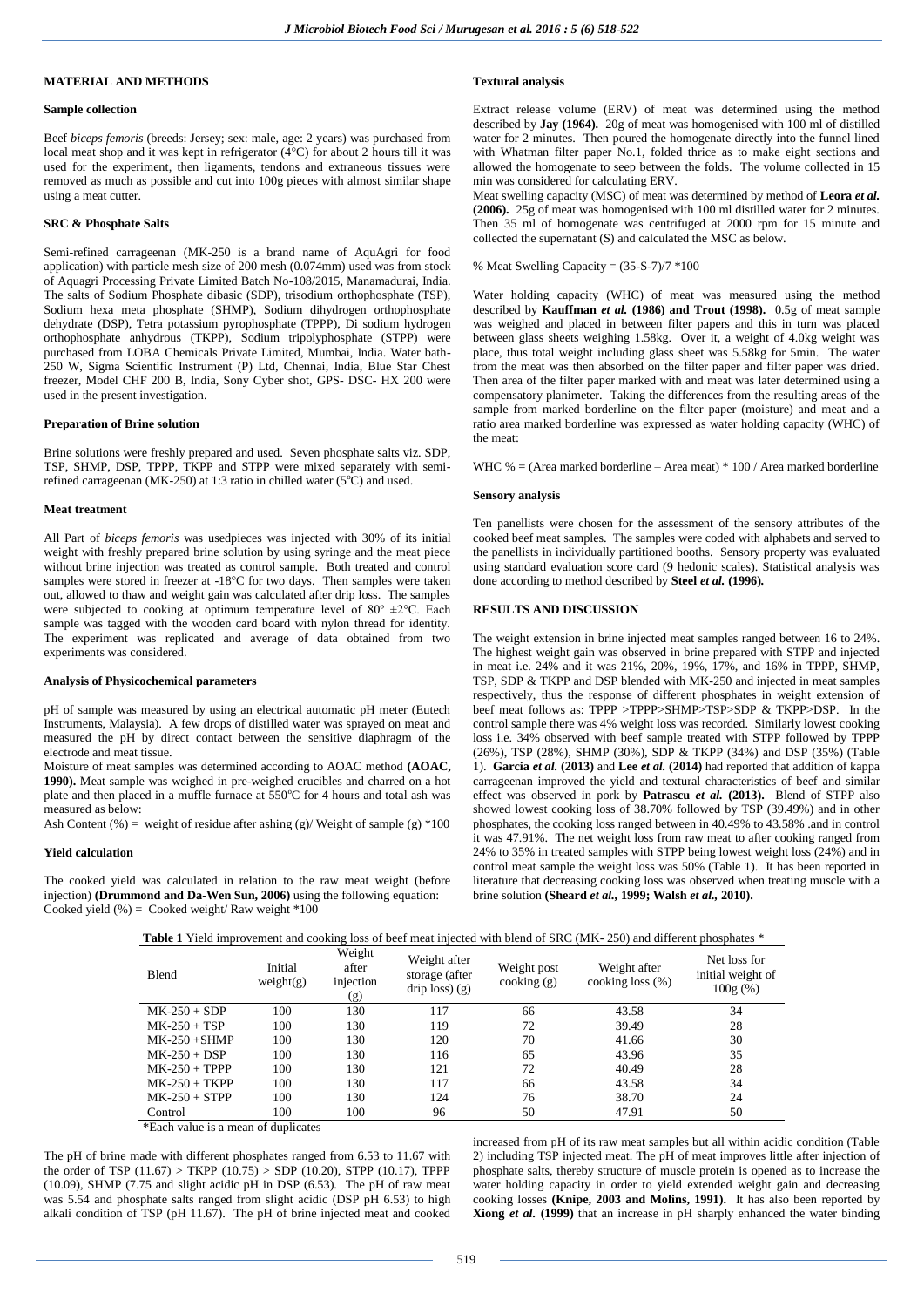strength in beef sausage when injected with some gums including carrageenans along with salts.

**Table 2** Physiochemical properties beef meat injected with blend of SRC (MK- 250) and different phosphates\*

|                       | Moisture    |                   |                | Ash        |                  |                | pΗ          |              |                                |                  |               |
|-----------------------|-------------|-------------------|----------------|------------|------------------|----------------|-------------|--------------|--------------------------------|------------------|---------------|
| Meat<br><b>Blends</b> | Raw<br>Meat | Injecte<br>d Meat | Cooked<br>Meat | Raw<br>Mea | Injected<br>Meat | Cooked<br>Meat | Raw<br>meat | <b>Salts</b> | <b>Salts</b><br>with<br>MK-250 | Injected<br>Meat | Cooke<br>Meat |
| $MK-250 + SDP$        | 56.80       | 64.07             | 63.92          | 0.58       | 0.63             | 0.98           | 5.54        | 8.98         | 10.20                          | 6.17             | 6.55          |
| $MK-250 + TSP$        | 56.78       | 69.34             | 67.09          | 0.58       | 0.68             | 0.97           | 5.54        | 11.86        | 11.67                          | 6.48             | 6.78          |
| $MK-250 + SHMP$       | 56.12       | 66.21             | 67.12          | 0.58       | 0.65             | 0.96           | 5.54        | 5.43         | 7.75                           | 6.01             | 6.44          |
| $MK-250 + DSP$        | 56.74       | 60.69             | 64.72          | 0.57       | 0.74             | 0.98           | 5.54        | 4.41         | 6.53                           | 5.75             | 6.25          |
| $MK-250 + TPPP$       | 56.86       | 60.46             | 63.09          | 0.58       | 0.62             | 0.97           | 5.54        | 10.01        | 10.09                          | 6.04             | 6.42          |
| $MK-250 + TKPP$       | 56.22       | 60.76             | 64.78          | 0.57       | 0.63             | 0.97           | 5.54        | 8.93         | 10.75                          | 6.24             | 6.74          |
| $MK-250 + STPP$       | 56.54       | 60.81             | 65.18          | 0.58       | 0.61             | 0.98           | 5.54        | 8.94         | 10.17                          | 6.06             | 6.45          |
| Control               | 56.80       | 56.80             | 60.02          | 0.58       | 0.58             | 0.97           | 5.54        | ۰            |                                | 5.56             | 6.04          |

\*Each value is a mean of duplicates

### **Moisture and Ash content**

The ash and moisture content of meat injected with brine and its respective control is given in Table 2. Moisture of raw meat ranged between 56.12 to 56.86% and ash content was 0.57 to 0.58%. Because of specificity of the blend created with SRC (MK-250), the injected meat and cooked meat had shown increasing the moisture and ash level when compare to the raw meat due to its higher water holding capacity. The moisture level in control sample was 56.80% and 60.02% and ash content was 0.58% and 0.97% in raw and cooked meat respectively. In the treated meat, TSP had highest moisture content of 69.34% and lowest moisture level was observed in meat injected with TPPP (60.46%). The range of ash content in treated meat was very short i.e. 0.61% to 0.74% with lowest level in STPP and highest in DSP treated meat. Similarly, in the case of respective cooked meat, SHMP treated meat showed highest moisture level of 67.12% and lowest moisture was observed with meat treated by TPPP i.e. 63.09%. The ash content of all the samples treated with different phosphate salts and control was within the range from 0.97 to 0.98%.

### **Textural properties**

The textural properties of raw, injected and cooked beef meat are presented in Table 3 and Figure1-2. The average ERV values of raw beef were 54 ml, while water holding capacity was 28.34 % and meat swelling capacity was 40%. For injected beef meat, highest ERV value was observed with STPP treated meat i.e. 53% followed by TKPP (52%), control (52%), TPPP (51%), TSP (50%), DSP (49%), SDP (48%) and SHMP (48%) treated meat samples (Table 3 and Figure 3). Water holding capacity of the beef meat refers to its ability of retain water and it is affected by space in muscle and pH of the tissue. The WHC of injected meat ranged from  $26.12$  % to 44.89 % with the order of STPP (44.89%) > TPPP  $(43.52\%)$  > SHMP (43.22%) and the lowest range as TSP (42.16%) > SDP  $(41.94%)$  >TKPP  $(40.71%)$  >DSP  $(40.50%)$  and control  $(26.12%)$  (Figure 4). **Verbeken (2003)** reported that increasing the concentration of carrageenan from 0 to 2% led to an increase in WHC of about 5% and most studies reported a better water retention in the presence of carrageenan **(Pietrasik and Duda, 2000; Pietrasik and Li-Chan, 2002; Pietrasik, 2003).** it was 52%, 51%, 50%, 49%, and 48% in

**Table 3** Textural properties beef meat injected with blend of semi-refined carrageenan (MK- 250) and different phosphates\*

|            |        |         |            |         |         | Cooked Meat   |       |         |
|------------|--------|---------|------------|---------|---------|---------------|-------|---------|
| <b>ERV</b> | WHC    | MSC     | <b>ERV</b> | WHC     | MSC     | <b>ERV</b>    | WHC   | MSC     |
| (ml)       | $(\%)$ | $(\% )$ | (ml)       | $(\% )$ | $(\% )$ | (ml)          | (% )  | $(\% )$ |
| 54         | 28.34  | 40      | 48         | 41.94   | 45.71   | 20            | 38.94 | 20.00   |
| 54         | 28.34  | 40      | 50         | 42.16   | 42.85   | 18            | 39.16 | 17.14   |
| 54         | 28.34  | 40      | 48         | 43.22   | 45.71   | 17.5          | 40.12 | 22.85   |
| 54         | 28.34  | 40      | 49         | 40.50   | 48.57   | 18            | 37.50 | 14.28   |
| 54         | 28.34  | 40      | 51         | 43.52   | 51.42   | 21            | 39.25 | 17.14   |
| 54         | 28.34  | 40      | 52         | 40.71   | 48.57   | 18.5          | 37.71 | 18.57   |
| 54         | 28.34  | 40      | 53         | 44.89   | 42.85   | 20            | 40.82 | 28.57   |
| 54         | 28.34  | 40      | 52         | 26.12   | 34.28   | 36.5          | 24.46 | 11.42   |
|            |        |         | Raw meat   |         |         | Injected meat |       |         |

\*Each value is a mean of duplicates

The MSC of injected beef meat as follows from highest to lowest TPPP (51.42%), DSP and TKPP (48.57%), SDP and SHMP (45.71), STPP and TSP (42.85%) and control (34.28%) (Figure 5). The cooked beef meat had lowest ERV value (18%) was found using DSP and TSP added with MK-250 while the highest ERV value is found in control 36.5 %. The highest WHC obtained for cooked meat using STPP with MK-250 (40.82%) and while the lowest WHC is for control (24.46). STPP had highest MSC value is 28.57% for STPP with MK-250 and lowest MSC is 11.42% for control. The TSP and TPPP has similar MSC value (17.14%).



**Figure 1** Texture of beef meat injected with blend of semi-refined carrageenan (MK- 250) and different phosphates

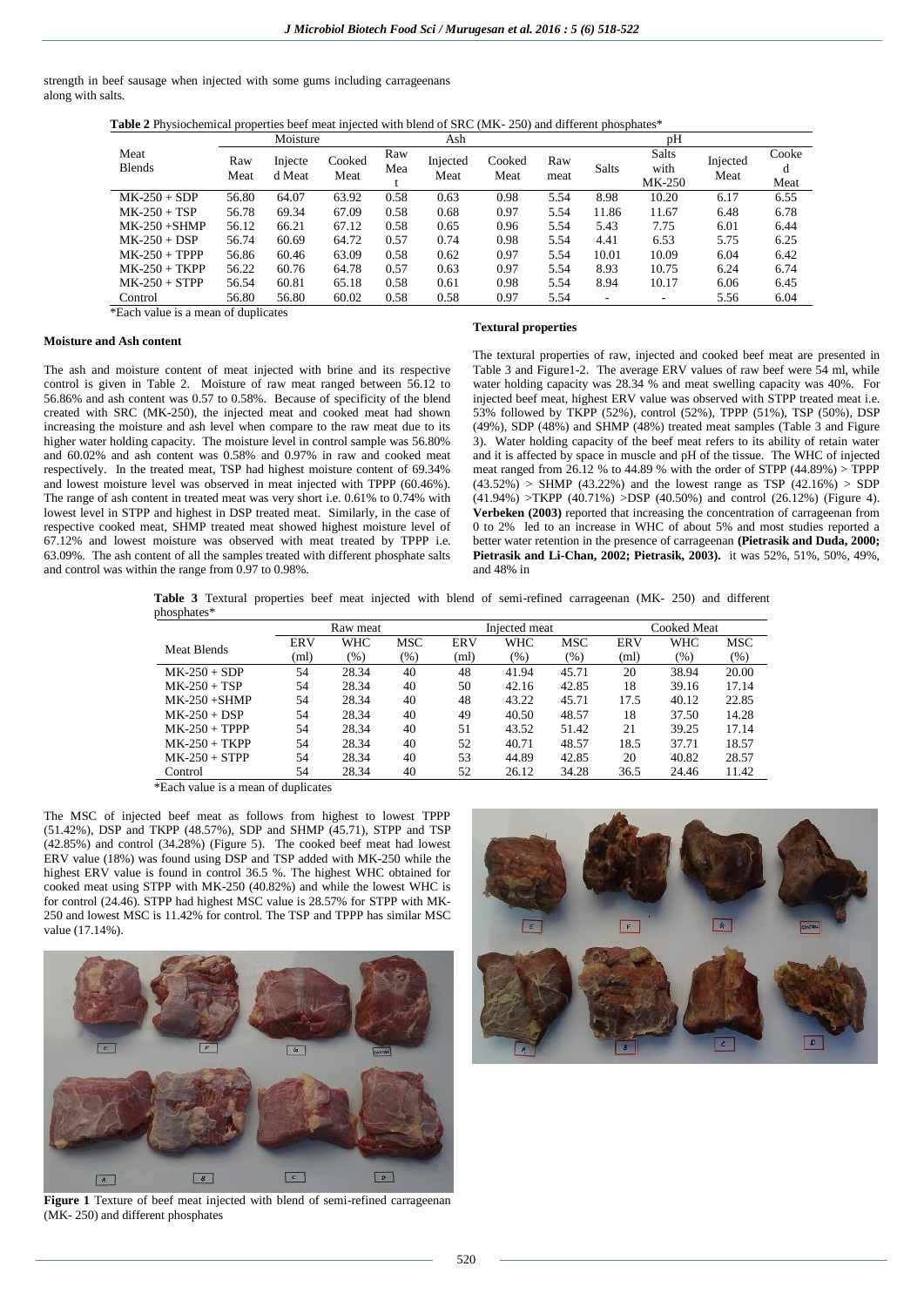

**Figure 2** Texture of cooked beef meat treated with blend of semi-refined carrageenan (MK- 250) and different phosphates



**Figure 3** Effect of semi-refined carrageenan (MK- 250) and different phosphates on Extract Release Volume of beef meat



**Figure 4** Effect of semi-refined carrageenan (MK- 250) and different phosphates on Water Holding Capacity of beef meat



**Figure 5** Effect of semi-refined carrageenan (MK- 250) and different phosphates on Meat Swelling Capacity of beef meat

#### **Sensory properties**

Palatability of treated along with control meat samples were evaluated by 10 panellists. Panellists gave feedback that acceptability all treated meat samples were very good as compared to control sample. On the basis of 9 hedonic scales the sensory analysis score card of SRC (MK-250) added with different phosphate salts on beef meat are showed in the Table 4. Brine injected samples had higher values in all sensory attributes like appearance, colour, odour, juiciness, texture, tenderness and flavour than control sample.

| <b>Table 4</b> Appearance and sensory analysis of beef meat injected with blend of SRC (MK-250) and different phosphates |            |       |       |           |         |            |        |                             |  |  |
|--------------------------------------------------------------------------------------------------------------------------|------------|-------|-------|-----------|---------|------------|--------|-----------------------------|--|--|
| Blend/Traits                                                                                                             | Appearance | Color | Odour | Juiciness | Texture | Tenderness | Flavor | <b>Overall Palatability</b> |  |  |
| $MK-250 + SDP$                                                                                                           |            |       |       |           |         |            |        | 6.4                         |  |  |
| $MK-250 + TSP$                                                                                                           |            |       |       |           |         |            |        | 6.5                         |  |  |
| $MK-250 + SHMP$                                                                                                          |            |       |       |           |         |            |        |                             |  |  |
| $MK-250 + DSP$                                                                                                           |            |       |       |           |         |            |        | 6.2                         |  |  |
| $MK-250 + TPPP$                                                                                                          |            |       |       |           |         |            |        | 6.7                         |  |  |
| $MK-250 + TKPP$                                                                                                          |            |       |       |           |         |            |        |                             |  |  |
| $MK-250 + STPP$                                                                                                          |            |       |       |           |         |            |        |                             |  |  |
| Control                                                                                                                  |            |       |       |           |         |            |        | 5.7                         |  |  |

In the aspects of appearance of meat injected with brine made up of STPP and TPPP got maximum scores among other treated samples and control was the least cored product. The brine made with salts such as TSP, SHMP and TPPP accounted very good status in colour, while brine of TKPP treated sample and control were in the last level. Odour and flavour was commonly shared the same level in the score card i.e. there was no such hyper variations among brine made with all the phosphate salts tested. In juiciness, mostly panellist preferred SHMP, TPPP and STPP over the other salts and the control product. These results are in agreement with literature reports that juiciness of meat increased when it was phosphated **(Baublits** *et al.,* **2005; Miller and Harrison, 1965; McGee** *et al.,* **2003)** an enhanced flavour in beef and pork **(Smith** *et al.,* **1984; McGee** *et al.,*  **2003; Scanga** *et al.,* **2000).** Texture and tenderness were mostly in the friendly zone as STPP scored recorded maximum level of point for both texture and tenderness followed by TSP, SHMP, TPPP, other phosphates and control. In the overall acceptability, panelists given maximum score to meat treated with brine made up of STPP and SRC (KM-250) followed by other brines SHMP, TPPP, TSP, SDP, DSP, TKPP and finally control. Therefore, STPP among all seven salts used for making brine with SRC (MK-250) performed well in terms of weight gain and improvements in texture and sensory when injected into beef meat.

## **CONCLUSIONS**

Beef injected with blend of semi-refined carrageenan (MK-250) and phosphates like SDP, TSP, SHMP, DSP, TPPP, TKPP and STPP yielded higher weight gain with improved sensory properties like tenderness, juiciness, color and flavour as compared to control sample. Among seven phosphates tested, STPP performed well in terms of weight gain i.e. 24%, improved quality parameters and less cooking loss as compared to other phosphate salts, therefore, it can be concluded from the present investigation that there is potential use of blend made with STPP and semi-refined carrageenan (MK-250) in the beef processing industry.

**Acknowledgment:** Authors are very grateful to Mr. Abhiram Seth, MD, Mr. Arun Patnaik, CEO and Mr. Tanmaye Seth of AquAgri Processing Private Limited for their constant encouragements, guidance and facilities created for the present investigation.

## **REFERENCES**

Alvarado, C. and McKee, S. (2007). Marination to improve functional properties and safety of poultry meat*. Journal of Applied Poultry Research*, 16, 113-120. http://dx.doi:10.1093/japr/16.1.113